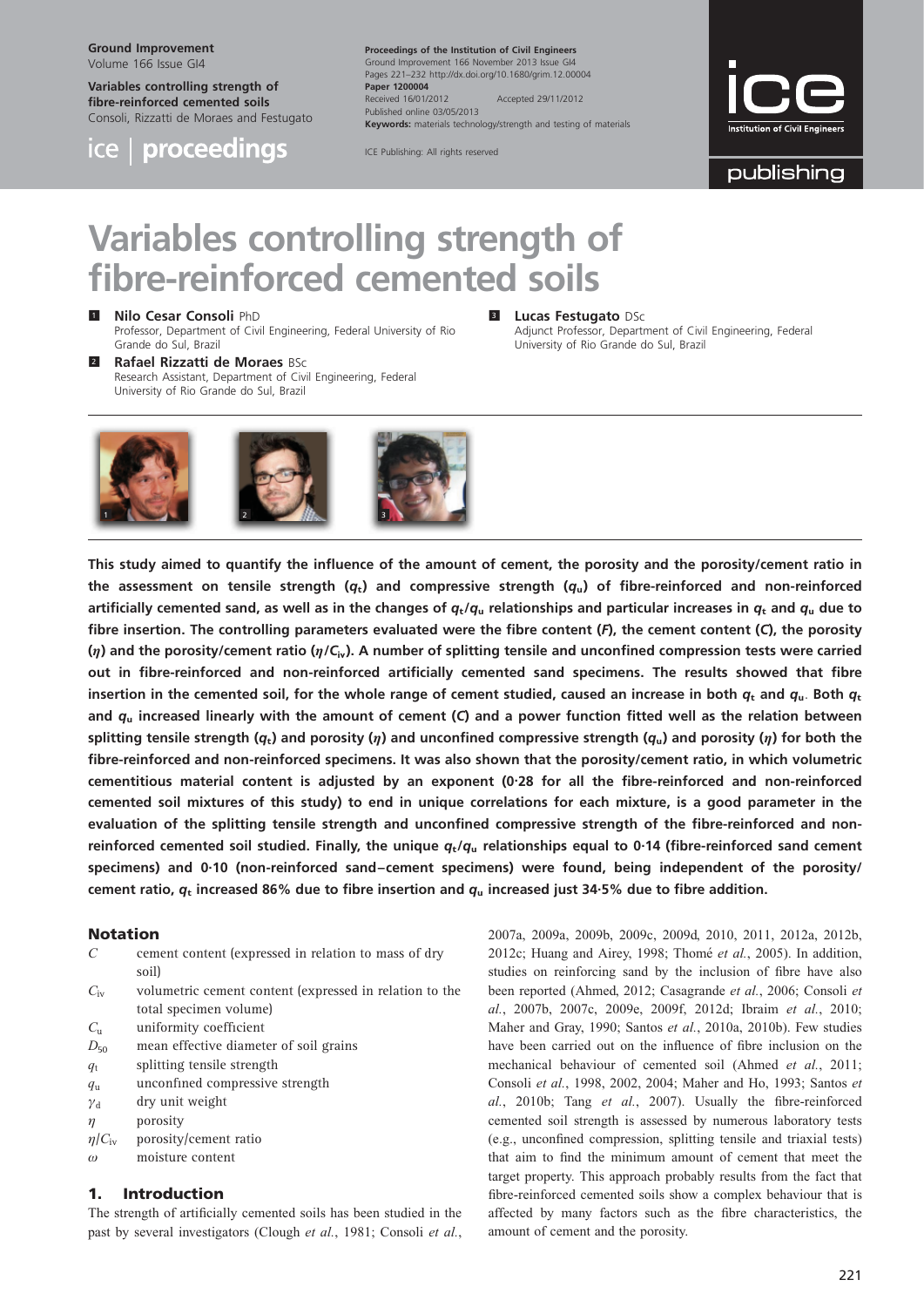The soil–cement–fibre technique has been used successfully in pavement base layers and as an improved layer to shallow foundations. Some examples of application in the field are given in the following paragraphs.

Crockford et al. (1993) demonstrated that the inclusion of polypropylene fibres to lime stabilised clayey soil layers increased the life of such layers when submitted to cyclic loading.

The compressive load–settlement response from two plate load tests carried out on a layered system formed by two different top layers, sand–cement and sand–cement–fibre, overlaying the residual soil stratum was discussed by Consoli et al. (2003). The utilisation of a cemented top layer increased bearing capacity, reduced displacement at failure and changed soil behaviour to a noticeable brittle behaviour. After maximum load, the bearing capacity dropped towards approximately the same value found for a plate test carried out directly on the residual soil. The addition of fibre to the cemented top layer maintained roughly the same bearing capacity but changed the post-failure behaviour to a ductile behaviour. A punching failure mechanism was observed in the field for the load test bearing on the sand–cement top layer, with tension cracks being formed from the bottom to the top of the layer. A completely distinct mechanism was observed in the case of the sand– cement–fibre top layer, the failure occurring through the formation of a thick shear band around the border of the plate, which allowed the stresses to spread through a larger area over the residual soil stratum.

Consoli et al. (2012e) observed experimentally that the uplift capacity of plates embedded in cement-stabilised backfill layers improved after the insertion of 0. 5% polypropylene fibres on the backfilled material. The addition of fibres to the cement-stabilised backfill led to an increase in uplift capacity of about 50% for an  $H/D$  ratio of 1.0, where  $H$  is the thickness of the treated layer and  $D$  is the diameter of the plates.

The present study aimed to quantify the influence of the amount of cement and the porosity on the tensile and compressive strength of fibre-reinforced and non-reinforced artificially cemented sandy soil, as well as to evaluate the use of a porosity/ cement ratio to assess their splitting tensile strength and unconfined compressive strength. Finally, the influence of fibre insertion on  $q_t$  and  $q_u$  of the cemented soil, as well as the influence of fibre-reinforcement on  $q_t/q_u$  relationships, will be investigated.

## 2. Experimental programme

The experimental programme was carried out in two parts. The geotechnical properties of the studied soil were characterised and then a series of splitting tensile and unconfined compression tests for both the fibre-reinforced and non-reinforced cemented specimens were carried out.

## 2.1 Programme of splitting tensile and unconfined compression tests

The splitting tensile and unconfined compression tests constituted the main part of this research. The programme was conceived in such a way as to evaluate, separately, the influences of the cement content, porosity and porosity/cement ratio on the mechanical strength of the fibre-reinforced cemented soil.

The moulding points were chosen considering dry densities of 17.3, 18.0, 19.0 and 19.7 kN/m<sup>3</sup>, with the same moistures content (about 10%). Each condition was moulded with five different cement percentages, namely 1, 2, 3, 5 and 7%. The cement percentages were chosen following Brazilian and international experience with soil–cement (Consoli et al., 2007c, 2009e, 2009f, 2010; Mitchell, 1981). Because of the typical scatter of data for both splitting tensile and unconfined compression tests, a minimum of six specimens moulded with the same characteristics were tested (three under compression and three under tensile conditions).

#### 2.2 Materials

The soil used in this study was derived from a weathered sandstone and was obtained from a borrow pit in the region of Porto Alegre, southern Brazil. The sample was collected in a disturbed state, by manual excavation, in sufficient quantity to complete all the tests.

The results of the characterisation tests are shown in Table 1. This soil is classified as non-plastic clayey sand (SC) according to the Unified Soil Classification System.

Portland cement of high early strength (Type III according to ASTM C150-07 (ASTM, 2007)) was used as the cementing agent. Its fast gain of strength allowed the adoption of 7 days as the curing time. The specific gravity of the cement grains is 3. 15.

Monofilament polypropylene fibres were used throughout this investigation to reinforce (when necessary) the cemented soil. The fibres were 24 mm in length and 0.023 mm ( $d_{\text{tex}} = 3.3$ , where  $d_{\text{tex}}$ is a unit of measure for the linear mass density of fibres (mass in grams per 10 000 m)) in diameter (consequent aspect ratio of 1043), with a specific gravity of 0. 91, tensile strength of 120 MPa, elastic modulus of 3 GPa and linear strain at failure of 80% (a picture of the polypropylene fibres employed in present research, zoomed ninety times, is shown in Figure 1). The fibre contents used in the experiments were zero and 0. 50% by weight of the sum of dry soil and cement. The selection of fibre type, percentage and dimensions followed studies by Consoli et al. (2004, 2007b).

Distilled water was used both for moulding specimens for the tensile and compression tests, as well as for the characterisation tests.

#### 2.3 Methods

#### 2.3.1 Moulding and curing of specimens

For the unconfined compression and splitting tensile tests, cylindrical specimens, 50 mm in diameter and 100 mm high,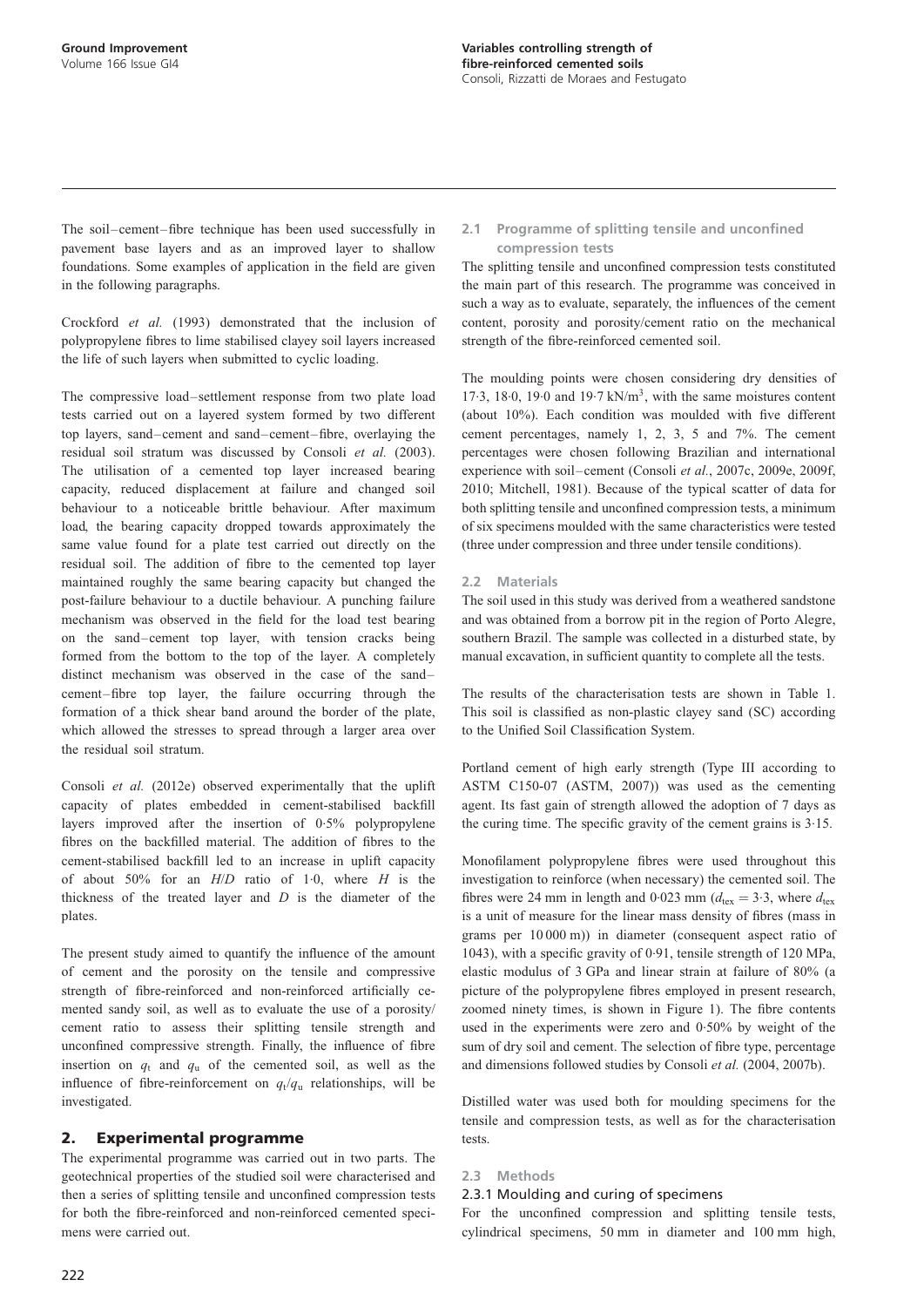| Properties                                                      | Value               |
|-----------------------------------------------------------------|---------------------|
| Liquid limit                                                    | 23%                 |
| Plastic limit                                                   | 13%                 |
| Plasticity index                                                | 10%                 |
| Specific gravity                                                | 7.64                |
| Medium sand (0.2 $<$ diameter $<$ 0.6 mm)                       | 16.2%               |
| Fine sand $(0.06 <$ diameter $< 0.2$ mm)                        | 45.4%               |
| Silt $(0.002 <$ diameter $<$ 0.06 mm)                           | 33.4%               |
| Clay (diameter $< 0.002$ mm)                                    | 5.0%                |
| Mean effective diameter $(D_{50})$                              | $0.12 \, \text{mm}$ |
| Coefficient of uniformity $(C_{1})$                             | 50                  |
| Maximum dry unit weight for modified Proctor compaction effort  | 20.1 kN/ $m^3$      |
| Optimum moisture content for modified proctor compaction effort | 10%                 |

Table 1. Physical properties of the soil sample



Figure 1. Picture of polypropylene fibres employed in present research

were used. The fibre-reinforced and unreinforced compacted soil specimens used in the tests were prepared by hand-mixing dry soil, cement, water and polypropylene fibres (when appropriate). During the mixing process, it was found to be important to add the water prior to adding the fibres, to prevent floating of the fibres. The amount of fibres for each mixture was calculated based on the mass of dry soil plus the mass of cement. Visual and optical microscope examination of exhumed specimens showed the mixtures to be satisfactorily uniform.

After mixing sufficient material for one specimen, the mixture was stored in a covered container to avoid moisture losses before subsequent compaction. Two small portions of the mixture were also taken for moisture content determination.

The specimen was then statically compacted (using a hydraulic jack) in three layers inside a cylindrical split mould, which was lubricated, so that each layer reached the specified dry density. The top of the first and the second layers was slightly scarified. After the moulding process, the specimen was immediately extracted from the split mould, and its weight, diameter and height were measured with accuracies of about 0. 01 g and 0. 1 mm. The samples were then placed within plastic bags to avoid significant variations of moisture content before testing. They were cured in a humid room at  $23^{\circ} \pm 2^{\circ}$ C and relative humidity above 95% for 6 days.

The samples were considered suitable for testing if they met the following tolerances: dry density  $(\gamma_d)$ : degree of compaction between 99 and 101% (the degree of compaction being defined as the value obtained in the moulding process divided by the target value of  $\gamma_d$ ); moisture content ( $\omega$ ): within  $\pm$  0.5% of the target value and dimensions: diameter to within  $\pm$  0.5 mm and height  $\pm$  1 mm.

#### 2.3.2 Splitting tensile tests

Splitting tensile tests followed Brazilian standard NBR 7222 (ABNT, 1983). An automatic loading machine, with maximum capacity of 50 kN and proving rings with capacity of 10 kN and resolution of 0.005 kN was used for the splitting tensile tests. After curing, the specimens were submerged in a water tank for 24 h for saturation to minimise suction. The water temperature was controlled and maintained at  $23 \pm 3^{\circ}$ C. Immediately before the test, the specimens were removed from the tank and dried superficially with an absorbent cloth. Then a cylindrical specimen was placed horizontally between the platens of the compression testing machine. The specimen was compressed by loading it along two opposite generatrices, leading to failure in tension along the diameter contained in the plane formed by these two generatrices (the maximum load was recorded). The split tensile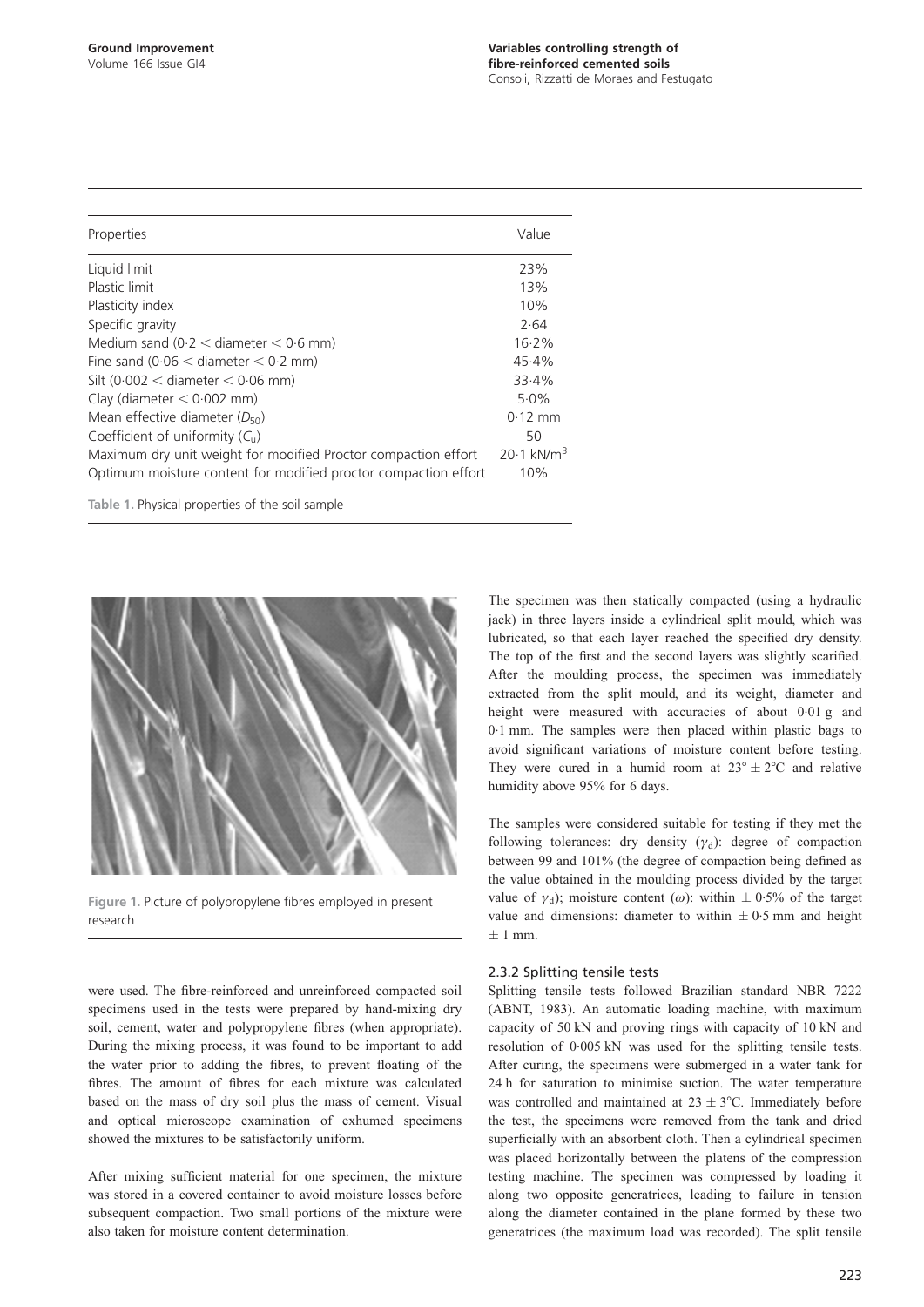test was originally developed by Carneiro and Barcellos (1953) as a tension test for brittle materials. As an acceptance criterion, it was stipulated that the individual strengths of three specimens, moulded with the same characteristics, should not deviate by more than 10% from the mean strength.

## 2.3.3 Unconfined compression tests

Unconfined compression tests have been systematically used in most experimental programmes reported in the literature in order to verify the effectiveness of the stabilisation with cement or to access the importance of influencing factors on the strength of cemented soils. One of the reasons for this is the accumulated experience with this kind of test for concrete. The tests usually followed Brazilian standard NBR 5739 (ABNT, 1980), being simple and fast, while reliable and cheap.

The automatic loading machine was the same as that used for the splitting tensile tests, and the proving rings with capacities of 10 and 50 kN and resolutions of 0.005 and 0.023 kN were used for the unconfined compression tests. Curing of specimens and acceptance criteria were exactly the same as for splitting tensile tests.

#### 2.3.4 Matric suction measurements

At their moulding moisture contents, all specimens were in an unsaturated state exhibiting a certain level of suction. Suction measurements aimed to verify its magnitude and examine if there was significant variation between specimens of different porosities and cement contents.

The matric suction, namely that arising from the capillary forces inside the sample, was measured using the filter paper technique (Marinho, 1995). The filter paper used was Whatman no. 42. Its initial moisture content in the air dried state was approximately 6%, which allowed measurements of suction from zero to 29 MPa. The calibration equations for this filter paper are those presented by Chandler et al. (1992).

# 3. Results

## 3.1 Effect of the cement content and porosity on compressive and tensile strength

Figure 2 shows the raw data and the fitted lines for the splitting tensile strength  $(q_t)$  (Figure 2(a) for non-reinforced cemented specimens and Figure 2(b) for fibre-reinforced cemented specimens) and unconfined compressive strength  $(q<sub>u</sub>)$  (Figure 2(c) for non-reinforced cemented specimens and Figure 2(d) for fibrereinforced cemented specimens) as a function of the cement content  $(C)$ . It can be observed that the cement content has a great effect on the tensile and compressive strength of nonreinforced and fibre-reinforced soil–cement. A small addition of cement is enough to generate a significant gain in tensile and compressive strength. It can be seen that for the fibre-reinforced and non-reinforced materials the tensile and compressive strengths increase approximately linearly with the increase in the

cement content. Figures 2(a) and (b) for tensile strength and Figures 2(c) and (d) for compressive strength show the increase in the rate of tensile and compressive strength gain with cement content (for both non-reinforced and fibre-reinforced specimens), represented by the gradient of the fitted line, with the increase of the dry density. At high dry densities (more compacted mixtures) there are many more contacts between the products of the cement hydration and the particles of the soil, as well as more contacts between the soil matrix and the reinforcement inclusions, and so the effectiveness of the cement and the fibres (when applicable) is greater.

Graphs of the tensile strength  $(q_t)$  plotted against cement content (C) results, at a dry density of  $19.0 \text{ kN/m}^3$ , considering nonreinforced and fibre-reinforced specimens, are presented in Figure 3(a). It can be observed that fibre insertion in the cemented soil (for the whole range of cement studied) cause an increase in tensile strength. Figure 3(b) presents graphs of  $q_u$ plotted against C, also at a dry density of  $19.0 \text{ kN/m}^3$ , and considering non-reinforced and fibre-reinforced specimens. The fibre reinforcement also causes an increase in compressive strength, but it appears to be of smaller intensity when compared with the tensile strength increase. The insertion of fibres to the soil–cement blend allowed the development of friction between soil particles and plastic strips and a number of such fibres will intercept the failure shear plane formed during unconfined compression and splitting tensile tests, increasing compressive and tensile strengths.

Figure 4 shows how the porosity  $(\eta)$  affects the splitting tensile strength  $(q_t)$  (Figure 4(a) for non-reinforced cemented specimens and Figure 4(b) for fibre-reinforced cemented specimens) and unconfined compressive strength  $(q_u)$  (Figure 4(c) for non-reinforced cemented specimens and Figure 4(d) for fibrereinforced cemented specimens). A power function fits the relation between  $q_t$  and  $\eta$  of non-reinforced and fibre-reinforced cemented soil specimens well, as well as the relation between  $q_{\rm u}$ and  $\eta$  of non-reinforced and fibre-reinforced cemented soil specimens. Both the tensile and the compressive strengths decrease with the increase in porosity for the non-reinforced and fibrereinforced cemented mixtures studied. The mechanism by which the reduction in porosity influences the soil–cement and soil– cement–fibre strength is again related to the existence of a larger number of contacts. It is important to recall that porosity is directly related to the dry unit weight of the blends: the greater the dry unit weight, the smaller the porosity.

Graphs of  $q_t$  plotted against  $\eta$ , at a cement content of 2%, considering non-reinforced and fibre-reinforced cemented soil specimens are presented in Figure 5(a). It can be observed that the fibre insertion in the cemented soil causes an increase in tensile strength for all porosities studied. Strength increase trends also can be observed when analysing the graphs of  $q_u$  plotted against  $\eta$  presented in Figure 5(b), at a cement content of 2%, considering both non-reinforced and fibre-reinforced cemented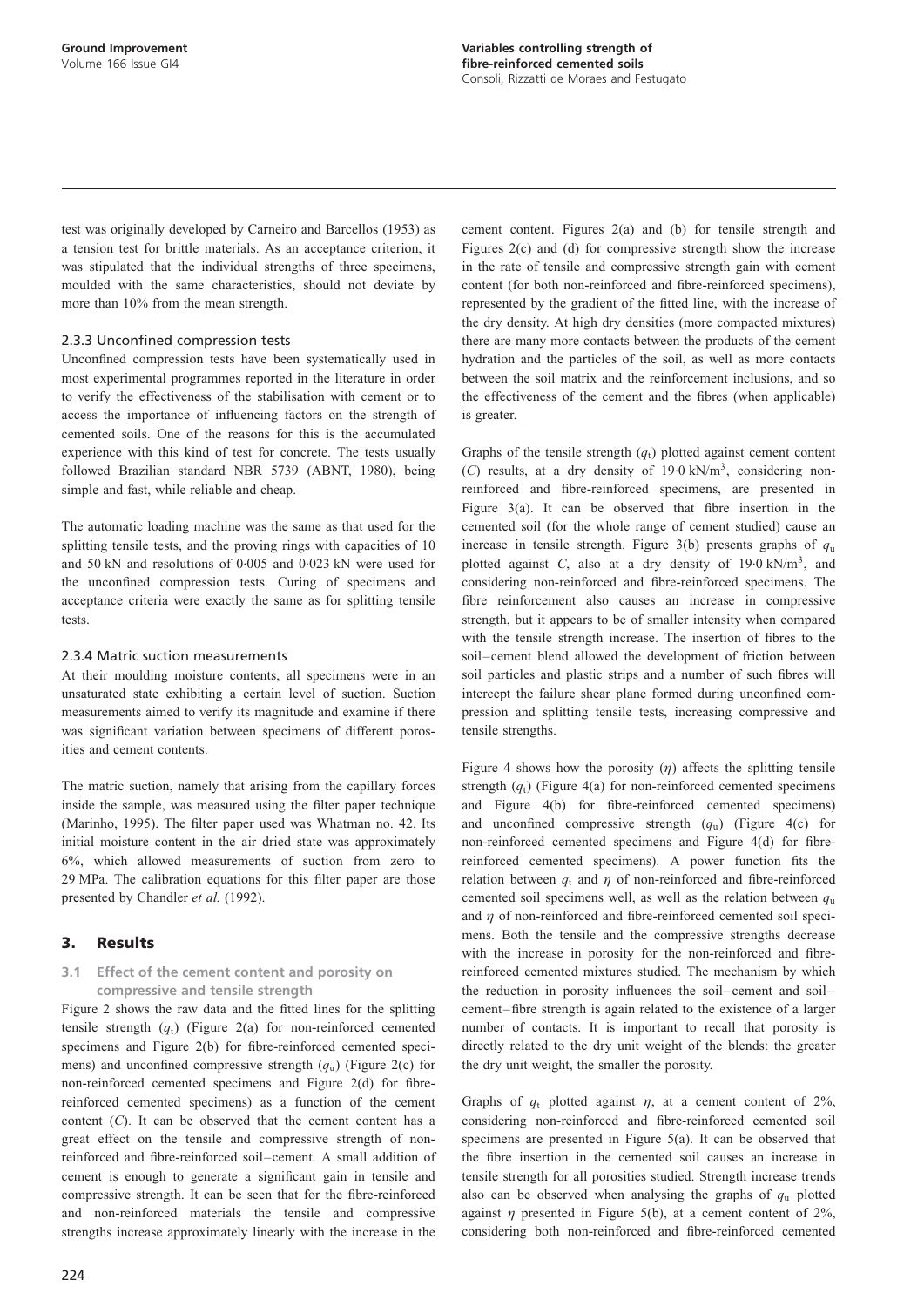

content for (a) non-reinforced specimens and (b) fibre-reinforced specimens; and unconfined compression strength with cement content for (c) non-reinforced specimens and (d) fibre-reinforced specimens

mixtures. However, the increase in compressive strength due to fibre-reinforcement appears to be proportionally smaller that the effect of fibres under tensile loading.

The process of submerging the specimens for 24 h before the splitting tensile and the unconfined compression tests was found to be satisfactory to ensure a high and repeatable degree of saturation. An average degree of saturation of 89% was obtained for specimens after submersion, irrespective of the initial porosity or cementitious material content. The values of suction measured were low with values ranging from about 1 to 10% of the tensile strength. These measurements were made on the specimens after failure in the tests and are therefore likely to overestimate the real value, because a slight drying of the sample may have occurred

during the few minutes from the start of the test until the measurement was made. Given the small values of matric suction measured in these specimens, the small effects arising from the unsaturated nature were disregarded.

#### 3.2 Effect of porosity/cement ratio

As seen in the results presented above (Figures 2 to 5), for nonreinforced and fibre-reinforced specimens, both tensile strength and compressive strength were dependent on the porosity and the cement content of the mixture. Increasing values of porosity cause reduction of  $q_t$  and  $q_u$  whereas increasing values of cement content yield larger values of  $q_t$  and  $q_u$ . It is proposed that a specific explicit relation exists betweem  $q_t$  and the porosity/ cement ratio ( $\eta/C_{\text{iv}}$ ) and between  $q_{\text{u}}$  and the porosity/cement ratio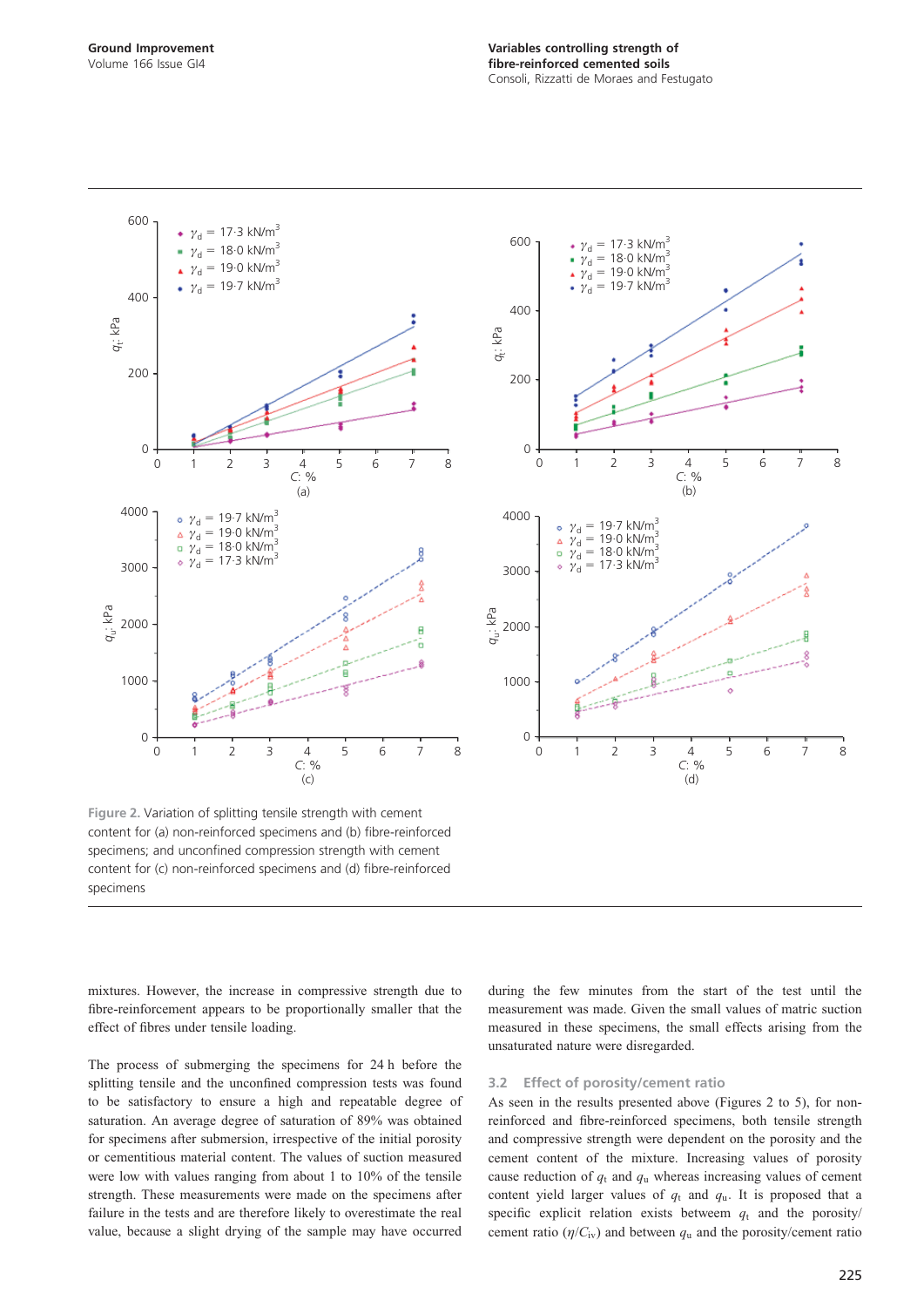

Figure 3. Variation of (a) splitting tensile strength with cement content for fibre-reinforced and non-reinforced specimens considering  $\gamma_d = 19.0 \text{ kN/m}^3$  and (b) unconfined compressive strength with cement content for fibre-reinforced and nonreinforced specimens considering  $\gamma_d = 19.0 \text{ kN/m}^3$ 

 $(\eta/C_{\rm iv})$ , namely  $C_{\rm iv}$  the volumetric cement content, for both nonreinforced and fibre-reinforced cemented specimens.

The relations between  $q_t$  and  $\eta/C_{iv}$  and between  $q_u$  and  $\eta/C_{iv}$ , for both non-reinforced and fibre-reinforced cemented specimens, suggest that  $\eta/C_{\text{iv}}$  joins the distinct effects of both variables ( $\eta$ and  $C_{iv}$ ) in a unique factor controlling  $q_t$  and  $q_u$ . It means that  $\eta$ and  $1/C_{iv}$  affect  $q_t$  and  $q_u$  separately and that the effect on  $q_t$  and  $q_u$  of increasing values of porosities can be counteracted by increasing values of volumetric cement contents, leading to  $\eta/C_{\text{iv}}$ governing  $q_t$  and  $q_u$ .

Figure 6 shows the raw data and the fitted lines for the splitting tensile strength  $(q_t)$  (Figure 6(a) for non-reinforced cemented specimens and Figure 6(b) for fibre-reinforced cemented specimens) and unconfined compressive strength  $(q_u)$  (Figure 6(c) for non-reinforced cemented specimens and Figure 6(d) for fibrereinforced cemented specimens) as a function of the porosity/ cement ratio  $(\eta/C_{\rm iv})$ , highlighting the distinct cement contents used.

Best-fit curves for the splitting tensile strength plotted against porosity/cement ratio present fair correlations (coefficient of determination:  $R^2 = 0.83$  and 0.78, respectively, for non-reinforced cemented specimens (Equation 1), and for fibre-reinforced cemented specimens (Equation 2)) and best-fit curves for unconfined compressive strength plotted against porosity/cement ratio also present fair correlations (coefficient of determination:  $R^2 = 0.87$  and 0.77, respectively, for non-reinforced cemented specimens (Equation 3), and for fibre-reinforced cemented specimens (Equation (4)). Some scatter of data around the best-fit curves can be seen for all mixtures and fibre contents studied

1. 
$$
q_t \text{ (kPa)} = 7.38 \times 10^3 \left[ \frac{\eta}{C_{\text{iv}}} \right]^{-1.61}
$$

2. 
$$
q_t \text{ (kPa)} = 3.23 \times 10^3 \left[ \frac{\eta}{C_{\text{iv}}} \right]^{-1.00}
$$

3. 
$$
q_u \text{ (kPa)} = 24.20 \times 10^3 \left[ \frac{\eta}{C_{\text{iv}}} \right]^{-1.13}
$$

4. 
$$
q_u \text{ (kPa)} = 16.50 \times 10^3 \left[ \frac{\eta}{C_{\text{iv}}} \right]^{-0.88}
$$

Figure 6 distinguishes (for each one of the fibre contents studied) the plotted points by their cement contents. The observation of points with similar  $\eta/C_{\text{iv}}$ , but obtained by different combinations of cement content and density, showing distinct strengths for each cement content are supposed to be due to substantial differences in rates of change of unconfined compressive strength and splitting tensile strength with porosity  $(\eta)$  and with the inverse of the volumetric cement content  $(1/C_{iv})$ . A way to make the variation rates of  $\eta$  and  $1/C_{iv}$  compatible is through the application of a power to one of them (in the present work the application of a power is suggested to be on  $C_{iv}$  – the optimum fit (obtained after a search for the highest coefficient of determination) was found to be applying a power equal to 0. 28 to the non-reinforced and fibrereinforced tensile strength (Figures 7(a) and (b)) and compressive strength (Figures 7(c) and (d)) results studied herein). Curves for the splitting tensile strength plotted against porosity/cement ratio present better correlations (coefficient of determination:  $R^2 = 0.85$  and 0.95, respectively, for non-reinforced cemented specimens (Equation 5), and for fibre-reinforced cemented speci-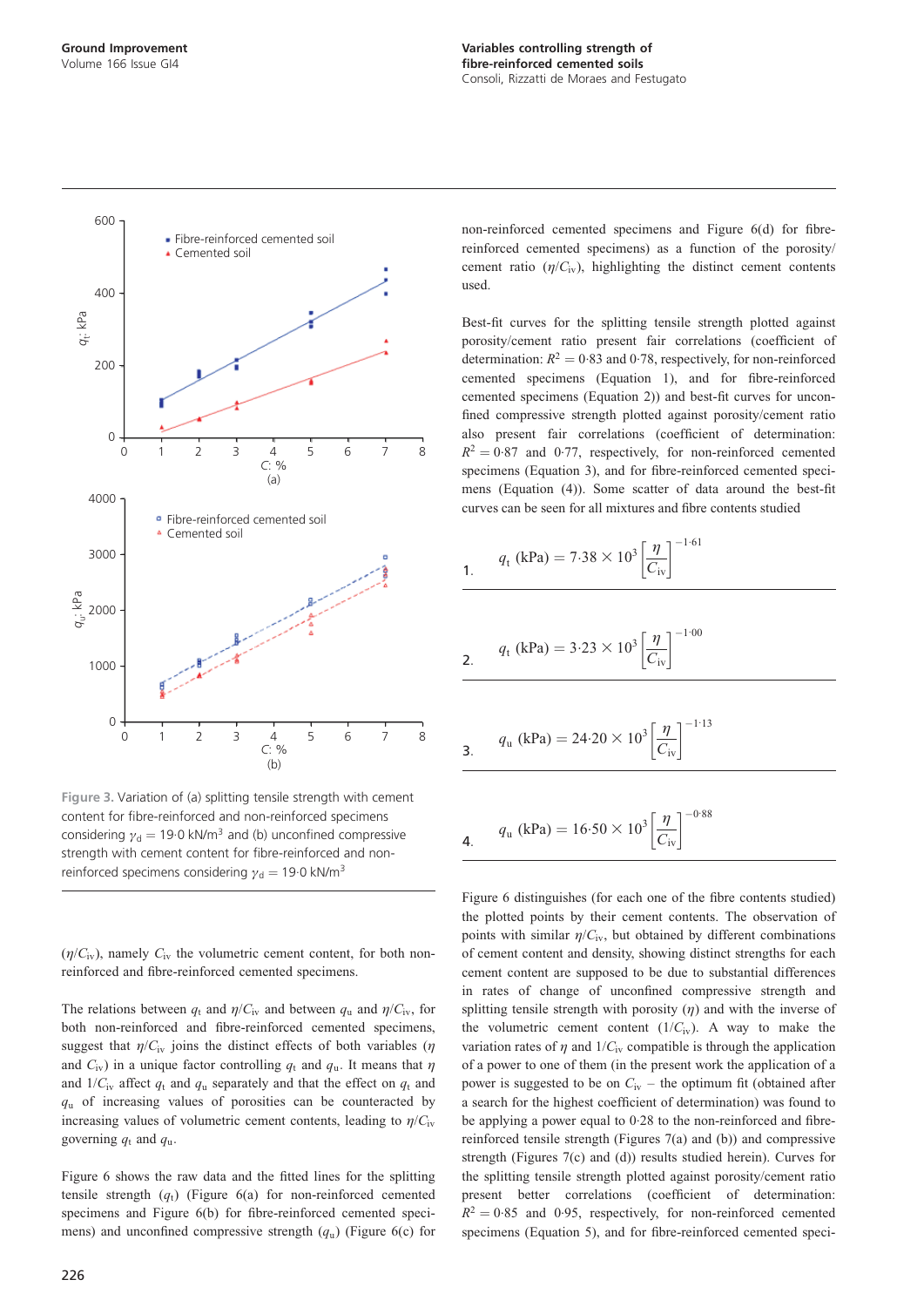

Figure 4. Variation of splitting tensile strength with porosity for (a) non-reinforced specimens and (b) fibre-reinforced specimens and unconfined compression strength with cement content for (c) non-reinforced specimens and (d) fibre-reinforced specimens

mens (Equation 6)) and best-fit curves for unconfined compressive strength plotted against porosity/cement ratio also present excellent correlations (coefficient of determination:  $R^2 = 0.95$  and 0. 97, respectively, for non-reinforced cemented specimens (Equation 7), and for fibre-reinforced cemented specimens (Equation 8))

5. 
$$
q_t \text{ (kPa)} = 1.37 \times 10^6 \left[ \frac{\eta}{(C_{\text{iv}})^{0.28}} \right]^{-2.90}
$$

6. 
$$
q_t \text{ (kPa)} = 2.55 \times 10^6 \left[ \frac{\eta}{(C_{\text{iv}})^{0.28}} \right]^{-2.90}
$$

7. 
$$
q_u \text{ (kPa)} = 13.35 \times 10^6 \left[ \frac{\eta}{(C_{\text{iv}})^{0.28}} \right]^{-2.90}
$$
  
8.  $q_u \text{ (kPa)} = 17.96 \times 10^6 \left[ \frac{\eta}{(C_{\text{iv}})^{0.28}} \right]^{-2.90}$ 

The results presented above indicate the existence of unique and distinct relationships for the non-reinforced and fibre-reinforced compacted clayey sand–cement tensile and compressive strengths with  $[\eta/(C_{\text{iv}})^{0.28}]^{-2.90}$ . Therefore, for the mixtures studied in the present research,  $q_t/q_u$  is a scalar and has values of 0.10 for nonreinforced sand–cement specimens and 0.14 for fibre-reinforced sand–cement specimens (independently of the porosity, the ce-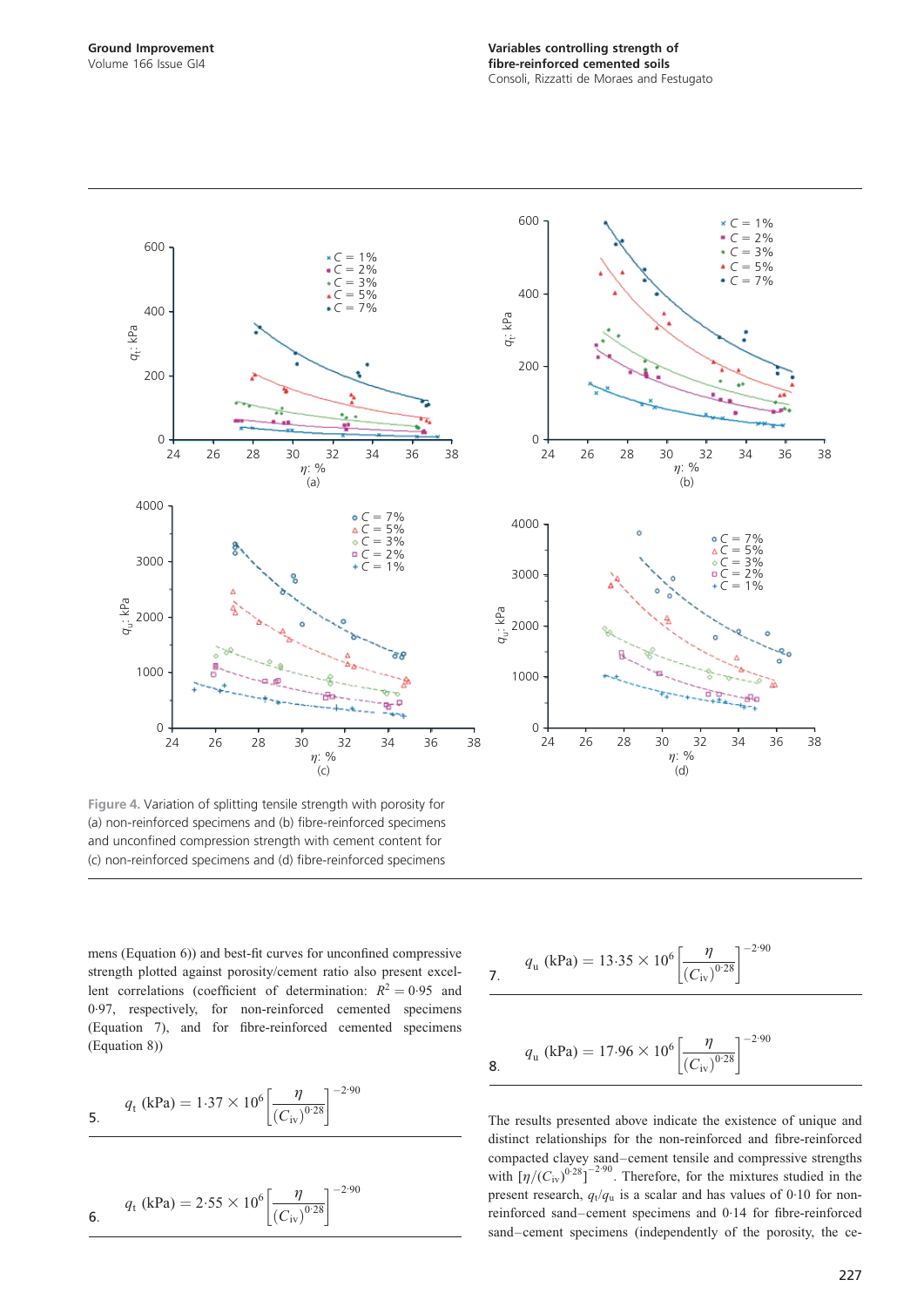

Figure 5. Variation of splitting tensile strength with porosity (a) for fibre-reinforced and non-reinforced specimens considering  $C = 2%$  and (b) unconfined compressive strength with porosity for fibre-reinforced and non-reinforced specimens considering  $C = 2%$ 

ment content or the porosity/cement ratio), showing that fibrereinforcement looks to be much more efficient for tensile strength than for compressive strength. Splitting tensile strength  $(q_t)$ increased 86% due to fibre insertion whereas unconfined compressive strength  $(q_u)$  increased just 34.5% due to fibre addition. The distinct effectiveness of fibre introduction regarding compressive and tensile strength of a soil–cement mix might be explained as the improvement of soil–cement blends under compression after insertion of fibres is attributed to the large contact area (enhancing friction) between fibres and soil–cement particles, whereas the performance of soil–cement blends under tension, after insertion of fibres, improves once fibres act under tension with a random orientation and several fibres will position in the favourable tensile strain directions.

Thus there is a straight proportionality between tensile and compressive strengths of the fibre-reinforced mixtures, as well as of the non-reinforced mixtures, which is valid for the whole range of voids ratio and cement content studied in the present research programme. It is therefore possible to conclude that any rational dosage methodology for fibre-reinforced and non-reinforced cemented sand, considering the effect of different variables (porosity, cement content or porosity/cement ratio), can be centred on tensile or compression tests on either reinforced or non-reinforced samples, once they are intimately related through unique proportionalities. Additionally, the existence of such unique and distinct relationships enables the assessment of the compressive strength and the tensile strength of the reinforced mixtures through the results of the non-reinforced mixtures, and vice-versa. For example, with the studied materials, for a given  $\eta/(C_{\text{iv}})^{0.28}$ , if the  $q_{\rm u}$  of the non-reinforced mixture is 1000 kPa, the  $q_{\rm t}$  of the nonreinforced mixture will be about 100 kPa and the  $q_t$  of the reinforced mixture will be around 186 kPa. The validity of present study is limited to the soil type, fibre type, dimensions and percentages used in present research, type and amounts of cement and porosity range studied, and curing time, curing conditions, water content and period of submersion of sample in water established herein. Further studies are under way (expanding tests to other fibres (considering a range of dimensions and percentages), soils and cementitious agents) in order to check the possibility of generalisation of the present findings.

Finally, the results presented herein suggest that the porosity/ cement ratio can be an extremely useful index for practitioners from which an engineer can choose the amount of cement appropriate to provide a mixture that meets the strength required by the project at the optimum cost. The porosity/cement ratio can also be useful in the field control of fibre-reinforced soil–cement layers. Once a poor compaction has been identified, it can be readily taken into account in the design being adopted through the curves of  $q_t$  or  $q_u$  plotted against  $\eta/C_{iv}$ , with corrective measures applied accordingly such as the reinforcement of the treated layer.

## 4. Conclusions

From the data presented herein the following conclusions can be drawn.

- (a) A straight line adjusts well to both  $q_t$ –C and  $q_u$ –C clayey sand–fibre content–cement mixtures relations.
- (b) The reduction in porosity of the compacted mixtures improves both the tensile and compressive strengths of the clayey sand–fibre content–cement mixtures greatly.
- (c) The porosity/cement ratio, adjusted by a unique exponent (in this case 0.28), was shown to be a good parameter in the evaluation of both tensile and compressive strength of the clayey sand–fibre content–cement studied. Such uniqueness suggests that the adjustment exponent might even be a function of the characteristics of the soil and cementitious agent (further studies using other soils and cement agents are in progress), but does not appear to be a function of the fibre insertion.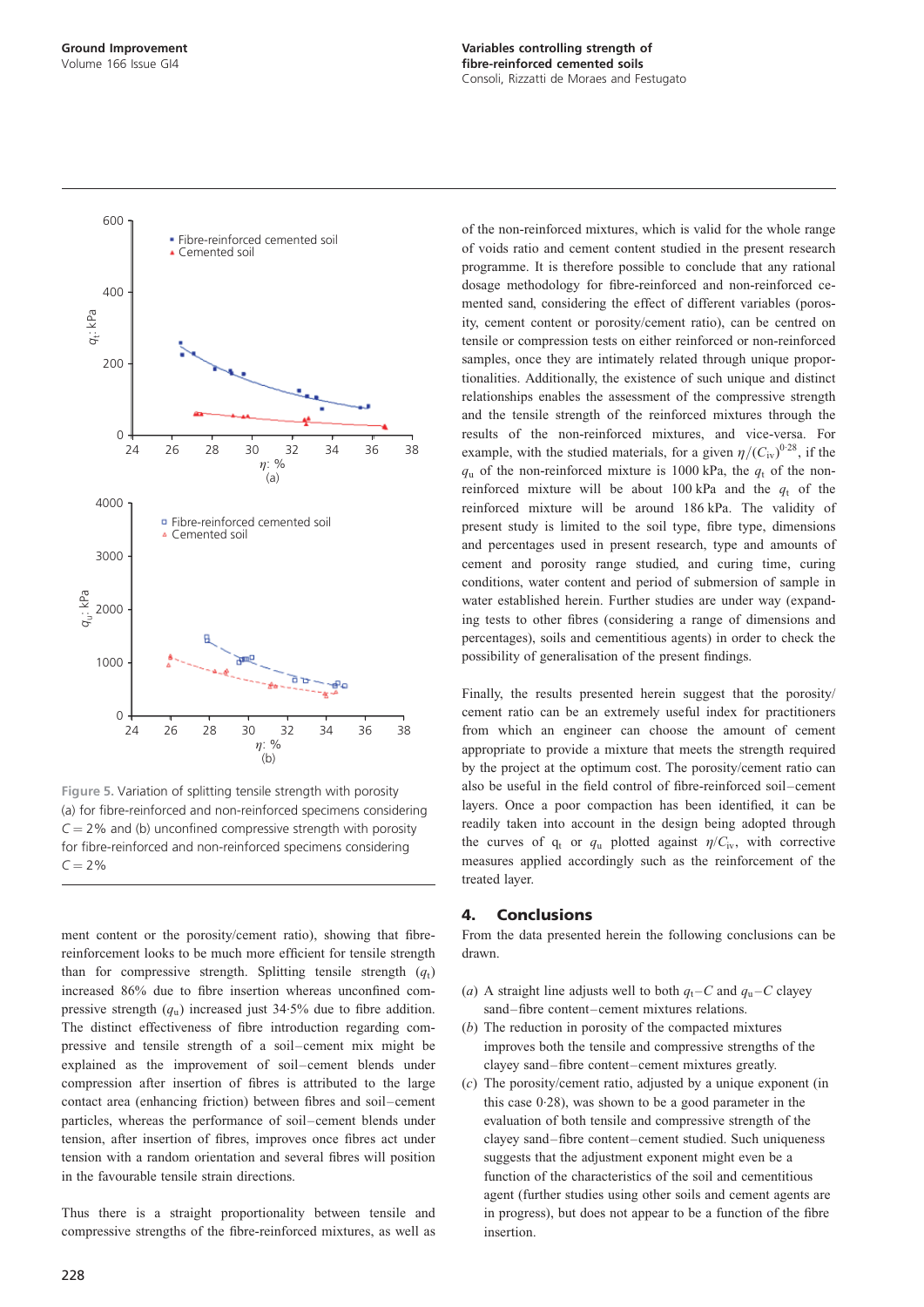

Figure 6. Variation of splitting tensile strength with  $\eta/C_{\text{iv}}$  for (a) non-reinforced specimens and (b) fibre-reinforced specimens and unconfined compression strength with  $\eta/C_{\text{iv}}$  for (c) nonreinforced specimens and (d) fibre-reinforced specimens

(d) There is a straight proportionality between tensile and compressive strengths of the fibre-reinforced mixtures, as well as of the non-reinforced mixtures evaluated in the present study, being independent of porosity/cement ratio. As a consequence, rational dosage methodologies can be centred on tensile or compression tests on either reinforced or nonreinforced samples, once they are interdependent.

# (e) Fibre-reinforcement looks to be much more efficient for tensile strength than for compressive strength.

# Acknowledgement

The authors wish to express their gratitude to the Brazilian Research Council (CNPq) for the financial support to the research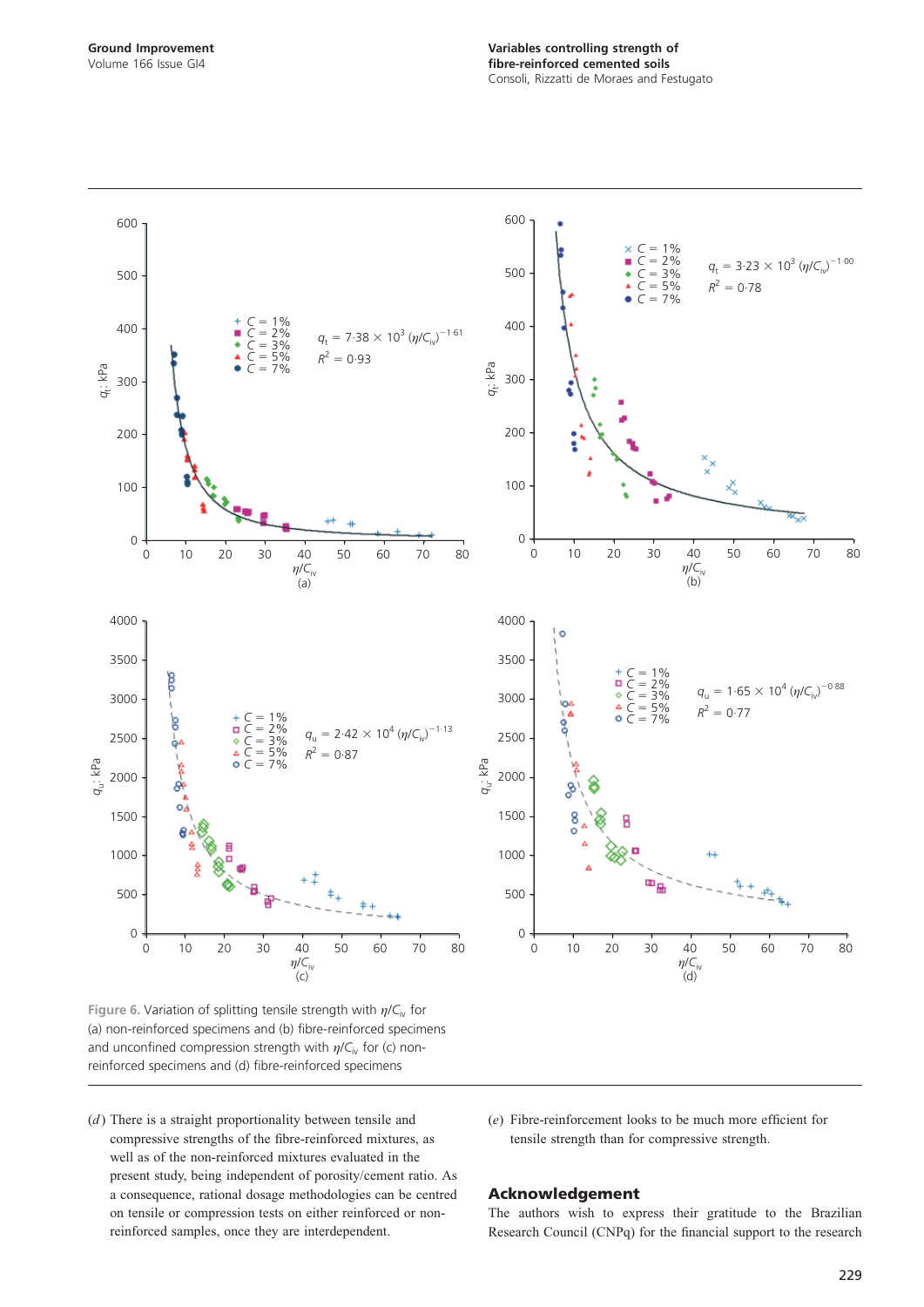600



Figure 7. Variation of splitting tensile strength with adjusted  $\eta$ /C<sub>iv</sub> for (a) non-reinforced specimens and (b) fibre-reinforced specimens and unconfined compression strength with adjusted  $\eta$ /C<sub>iv</sub> for (c) non-reinforced specimens and (d) fibre-reinforced specimens



group (Projects PNPD, INCT-REAGEO, Edital Universal and Produtividade em Pesquisa).

#### **REFERENCES**

ABNT (1980) NBR 5739: Mortar and concrete – test method for compressive strength of cylindrical specimens. Brazilian Standard Association, Rio de Janeiro, Brazil (in Portuguese). ABNT (1983) NBR 7222: Mortar and concrete – test method for

splitting tensile strength of cylindrical specimens. Brazilian Standard Association, Rio de Janeiro, Brazil (in Portuguese).

- Ahmed A (2012) Simplified regression model to predict the strength of reinforced sand with waste polystyrene plastic type. Geotechnical and Geological Engineering 30(4): 963– 973.
- Ahmed A, Ugai K and Kamei T (2011) Investigation of recycled gypsum in conjunction with waste plastic trays for ground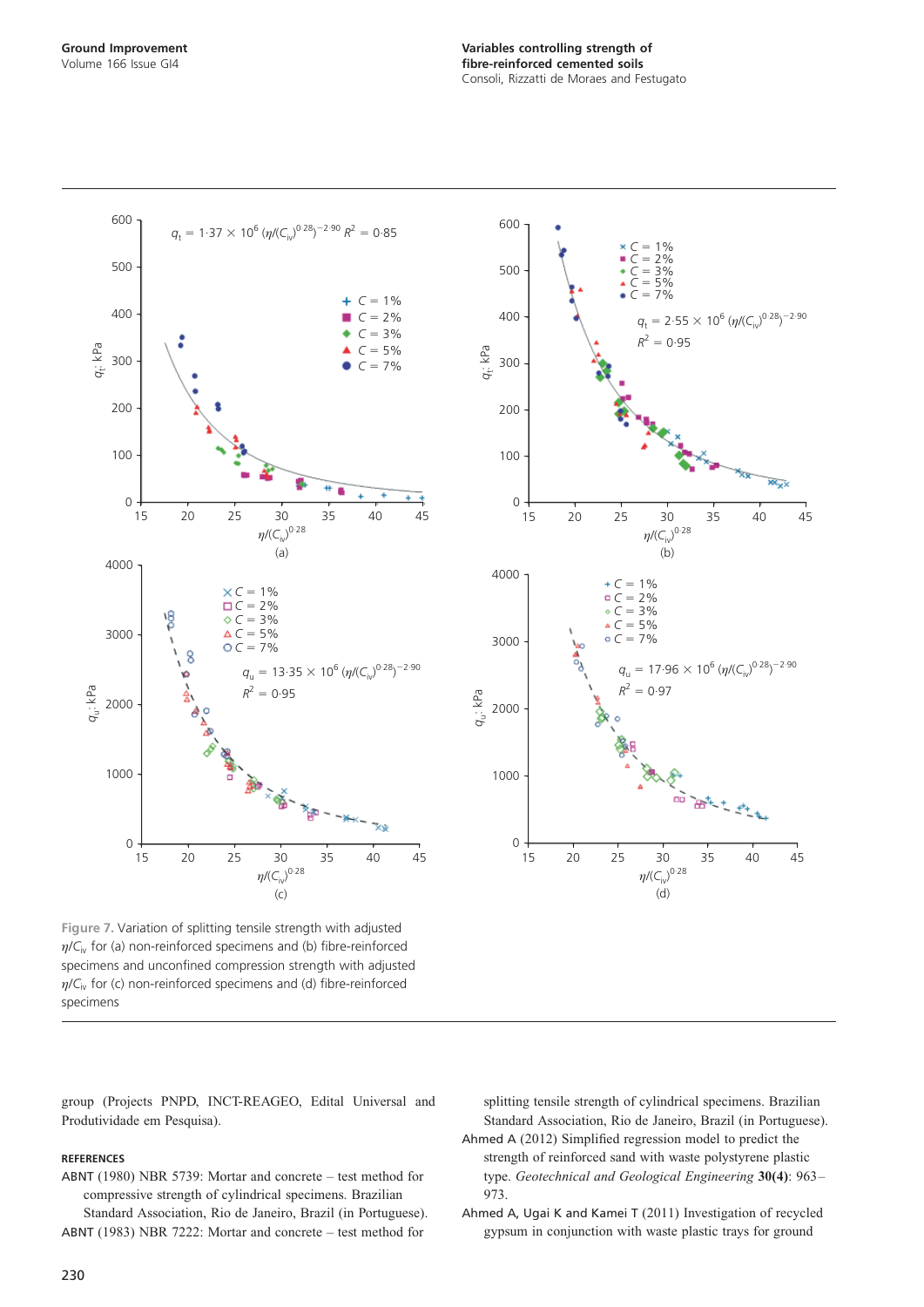improvement. Construction and Building Materials 25(1): 208–217.

- ASTM (2007) ASTM C150-07: Standard specification for Portland cement. ASTM International, West Conshohocken, PA, USA.
- Carneiro FLLE and Barcellos A (1953) Concrete tensile strength. RILEM Bulletin 13: 97–107.
- Casagrande MDT, Coop MR and Consoli NC (2006) The behavior of a fibre-reinforced bentonite at large shear displacements. Journal of Geotechnical and Geoenvironmental Engineering 132(11): 1505–1508.
- Chandler RJ, Crilly MS and Montgomery-Smith G (1992) A low-cost method of assessing clay desiccation for low-rise buildings. Proceedings of the Institute of Civil Engineers – Civil Engineering 92(2): 82–89.
- Clough GW, Sitar N, Bachus RC and Rad NS (1981) Cemented sands under static loading. Journal of Geotechnical Engineering Division, ASCE 107(6): 799–817.
- Consoli NC, Prietto PDM and Ulbrich LA (1998) Influence of fibre and cement addition on behavior of sandy soil. Journal of Geotechnical and Geoenvironmental Engineering 124(12): 1211–1214.
- Consoli NC, Montardo JP, Prietto PDM and Pasa GS (2002) Engineering behavior of a sand reinforced with plastic waste. Journal of Geotechnical and Geoenvironmental Engineering  $128(6)$ : 462-472.
- Consoli NC, Vendruscolo MA and Prietto PDM (2003) Behavior of plate load tests on soil layers improved with cement and fibre. Journal of Geotechnical and Geoenvironmental Engineering, ASCE 129(1): 96–101.
- Consoli NC, Montardo JP, Donato M and Prietto PDM (2004) Effect of material properties on the behaviour of sandcement-fibre composites. Ground Improvement 8(2): 77–90.
- Consoli NC, Foppa D, Festugato L and Heineck KS (2007a) Key parameters for strength control of artificially cemented soils. Journal of Geotechnical and Geoenvironmental Engineering, ASCE 133(2): 197–205.
- Consoli NC, Casagrande MDT and Coop MR (2007b) Performance of fibre-reinforced sand at large shear strains. Géotechnique 57(9): 751–756.
- Consoli NC, Heineck KS, Casagrande MDT and Coop MR (2007c) Shear strength behavior of fibre-reinforced sand considering triaxial tests under distinct stress paths. Journal of Geotechnical and Geoenvironmental Engineering 133(11): 1466–1469.
- Consoli NC, Vendruscolo MA, Fonini A and Dalla Rosa F (2009a) Fibre reinforcement effects on sand considering a wide cementation range. Geotextiles and Geomembranes 27(3): 196–203.
- Consoli NC, Lopes Jr LS, Foppa D and Heineck KS (2009b) Key parameters dictating strength of lime/cement-treated soil. Proceedings of the Institution of Civil Engineers – Geotechnical Engineering 162(2): 111–118.
- Consoli NC, Viana da Fonseca A, Cruz RC and Heineck KS (2009c) Fundamental parameters for the stiffness and strength

control of artificially cemented sand. Journal of Geotechnical and Geoenvironmental Engineering 135(9): 1347–1353.

Consoli NC, Dalla Rosa F and Fonini A (2009d) Plate load tests on cemented soil layers overlaying weaker soil. Journal of Geotechnical and Geoenvironmental Engineering, ASCE 135(12): 1846–1856.

Consoli NC, Casagrande MDT, Thomé A, Rosa FD and Fahey M (2009e) Effect of relative density on plate tests on fibrereinforced sand. Géotechnique 59(5): 471-476.

Consoli NC, Festugato L and Heineck KS (2009f) Strain hardening behaviour of fibre-reinforced sand in view of filament geometry. Geosynthetics International 16(2): 109–115.

- Consoli NC, Cruz RC, Floss MF and Festugato L (2010) Parameters controlling tensile and compressive strength of artificially cemented sand. Journal of Geotechnical and Geoenvironmental Engineering, ASCE 136(5): 759–763.
- Consoli NC, Cruz RC and Heineck KS (2011) Variables controlling strength of artificially cemented sand: Influence of curing time. Journal of Materials in Civil Engineering 23(5): 692– 696.
- Consoli NC, Viana da Fonseca A, Cruz RC, Silva SR and Fonini A (2012a) Parameters controlling stiffness and strength of artificially cemented soils. Géotechnique 62(2): 177-183.
- Consoli NC, Cruz RC, Viana da Fonseca A and Coop MR (2012b) Influence of cement-voids ratio on stress-dilatancy behavior of artificially cemented sand. Journal of Geotechnical and Geoenvironmental Engineering, ASCE 138(1): 100–109.
- Consoli NC, Cruz RC, Consoli BS and Maghous S (2012c) Failure envelope of artificially cemented sand. Géotechnique 62(6): 543–547.
- Consoli NC, Ruver CA, Girardello V, Festugato L and Thome´ A (2012d) Effect of polypropylene fibres on the uplift behavior of model footings embedded in sand. Geosynthetics International 19(1): 79–84.
- Consoli NC, Thomé A, Girardello V and Ruver CA (2012e) Uplift behavior of plates embedded in fibre-reinforced cement stabilized backfill. Geotextiles and Geomembranes 35: 107– 111.

Crockford WW, Grogan WP and Chill DS (1993) Strength and life of stabilized layers containing fibrillated polypropylene. Transportation Research Record No. 1418, Performance-Related Testing and Evaluation of Characteristics of Aggregates and New Geomaterials, pp. 60–66.

Huang JT and Airey D (1998) Properties of artificially cemented carbonate sand. Journal of Geotechnical and Geoenvironmental Engineering 124(6): 492–499.

Ibraim E, Diambra A, Muir Wood D and Russel AR (2010) Static liquefaction of fibre reinforced sand under monotonic loading. Geotextiles and Geomembranes 28(5): 374-385.

Maher MH and Gray DH (1990) Static response of sands reinforced with randomly distributed fibres. Journal of Geotechnical Engineering, ASCE 116(11): 1661–1677.

Maher MH and Ho YC (1993) Behavior of fibre-reinforced cement sand under static and cyclic loads. Geotechnical Testing Journal 16(3): 330–338.